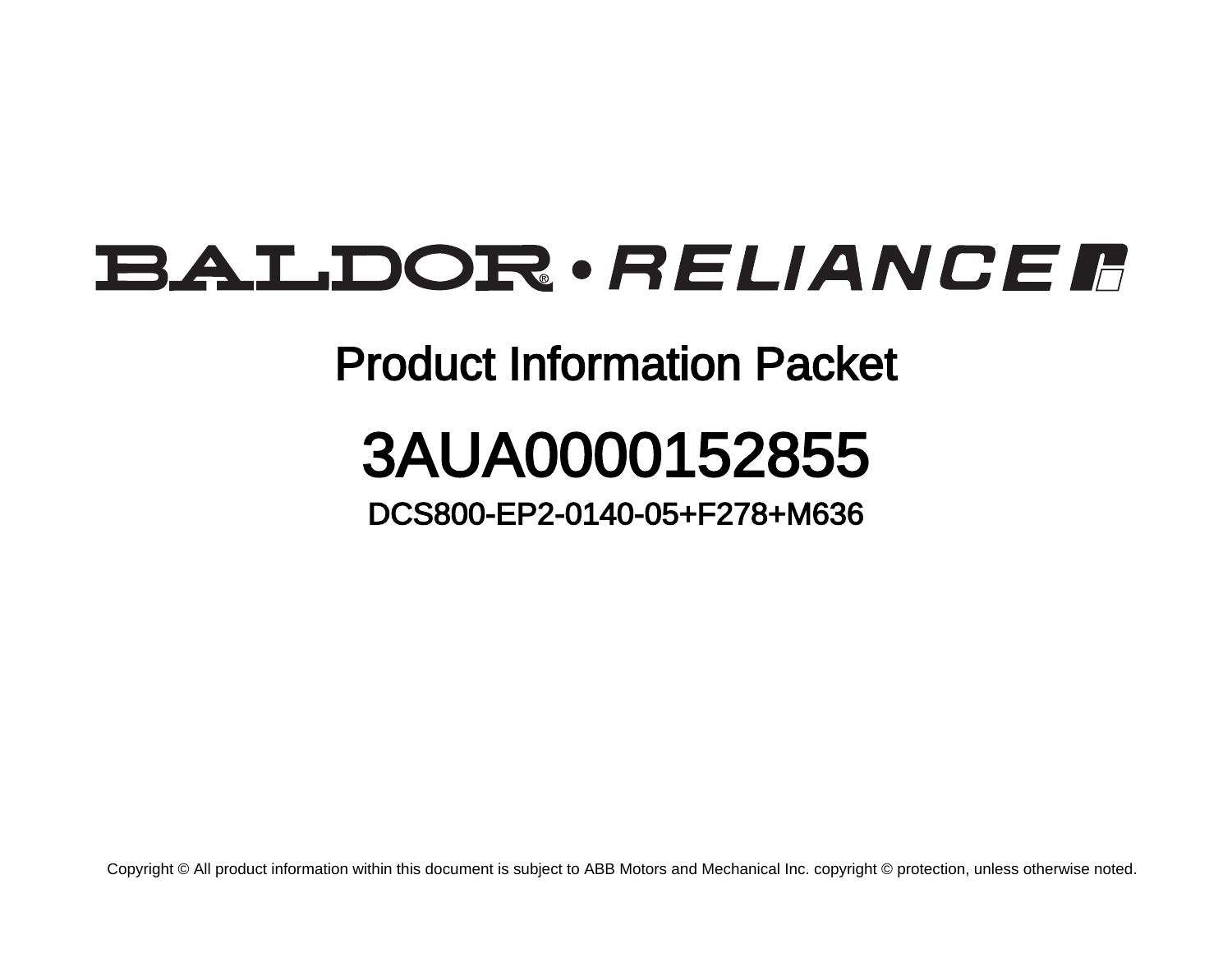#### BALDOR · RELIANCE F Product Information Packet: 3AUA0000152855 - DCS800-EP2-0140-05+F278+M636

| Nameplate             |                               |                 |                |
|-----------------------|-------------------------------|-----------------|----------------|
| <b>Type Code:</b>     | 3AUA0000152855                | Output:         | Not Applicable |
| Enclosure:            | NEMA Open                     | Voltage (U2):   | 0U1 Vac        |
|                       |                               | Current (I2n):  | 104 A          |
| Input:                | 3PH 5060 Hz                   | Current (I2hd): | <b>NA</b>      |
| Voltage (U1):         | 480 V                         |                 |                |
| Current (I1n):        | 85 A                          | Power (Pn):     | 60 HP          |
| <b>Short Circuit:</b> | 65Ka RMS Symetrical, 500V max |                 |                |